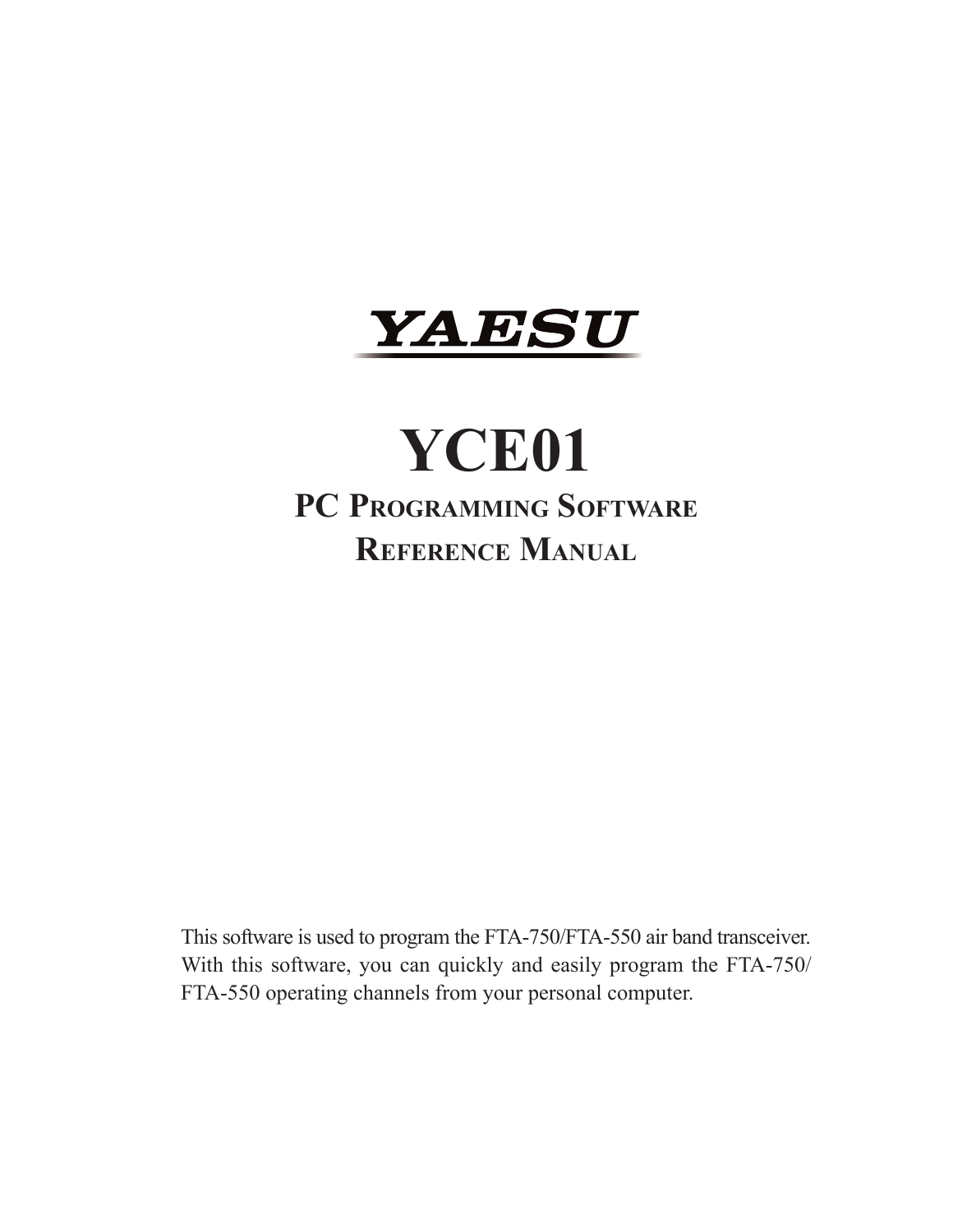# **Contents**

| <b>Installation and Removal of the Program 3</b> |
|--------------------------------------------------|
|                                                  |
| To remove the YCE01 from your computer3          |
|                                                  |
|                                                  |
|                                                  |
|                                                  |
|                                                  |
|                                                  |
|                                                  |
|                                                  |
|                                                  |
|                                                  |
|                                                  |
|                                                  |
|                                                  |
| Deleting a Memory Book Entry  14                 |
|                                                  |

*Important Notice:* You assume full responsibility for the use of the **YCE01**.

The company and product names in this manual are trademarks and/or registered trademarks of their respective companies.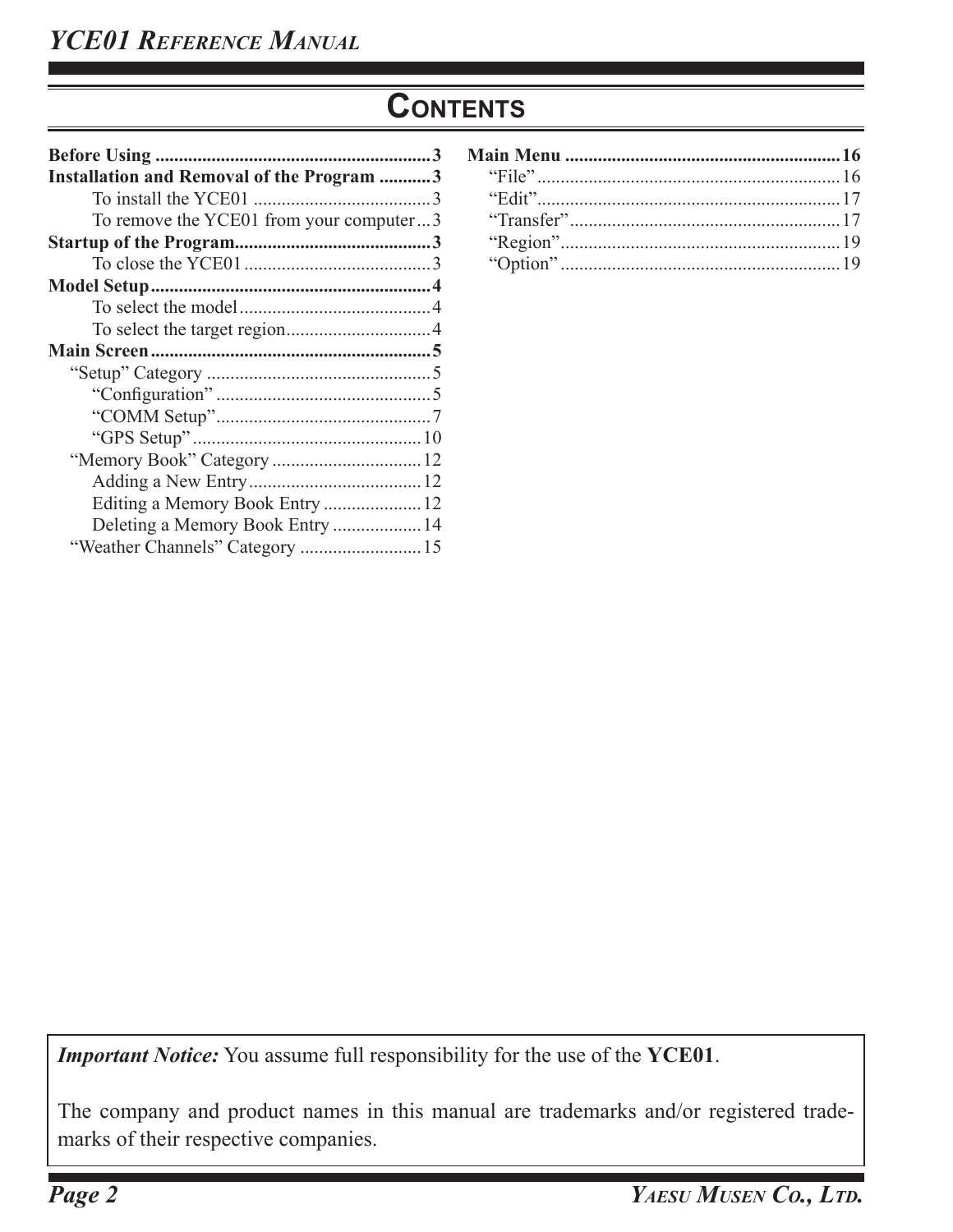# **Before Using**

Minimum System Requirements

- $\Box$  IBM®-compatible PC
- $\Box$  Windows Vista®, Windows 7, or Windows 8 operating system
- $\Box$  Up to 20 Megabytes of free hard disk drive space
- $\Box$  Mouse or other pointing device
- $\Box$  256-color display adapter (24-bit color recommended) and monitor with 640  $*$  480 resolution or higher
- $\blacksquare$  NET Framework 3.5 or 4.0

This reference manual was created using the **Windows 7** operating system. Operations and screen examples may vary based on your operating system.

*Note:* Support for Windows XP ends April, 2014.

# **Installation and Removal of the Program**

*Note: Install the Device Driver on your personal computer before beginning the PC Programming process. Please refer to page 19 for Device Driver Setup instructions.*

### **To install the YCE01**

- 1. Download the **YCE01** PC Programming Software from the YAESU website and decompress the files to anywhere on your computer. Note that all the files must remain in the same folder.
- 2. Run the "setup.exe" in the same folder that you have decompressed the files.
- 3. Follow the instructions on your computer screen. If the **YCE01** is successfully installed, a shortcut icon "YCE01" will appear on the desktop of your computer.

### **To remove the YCE01 from your computer**

- 1. Click the Start button and then "**Control Panel**".
- 2. Click "**Programs**" and then "**Remove Programs**".
- 3. Select "**YCE01**" then click the menu item "**Remove**".

# **Startup of the Program**

Double-click the "YCE01" icon on the desktop of your computer, or click "**YCE01**" in the Start menu displayed by clicking the Start button.

### **To close the YCE01**

Click the [**X**] button in the top right corner of the **YCE01** window, or click "**Exit**" in the "**File**" menu of the **YCE01**.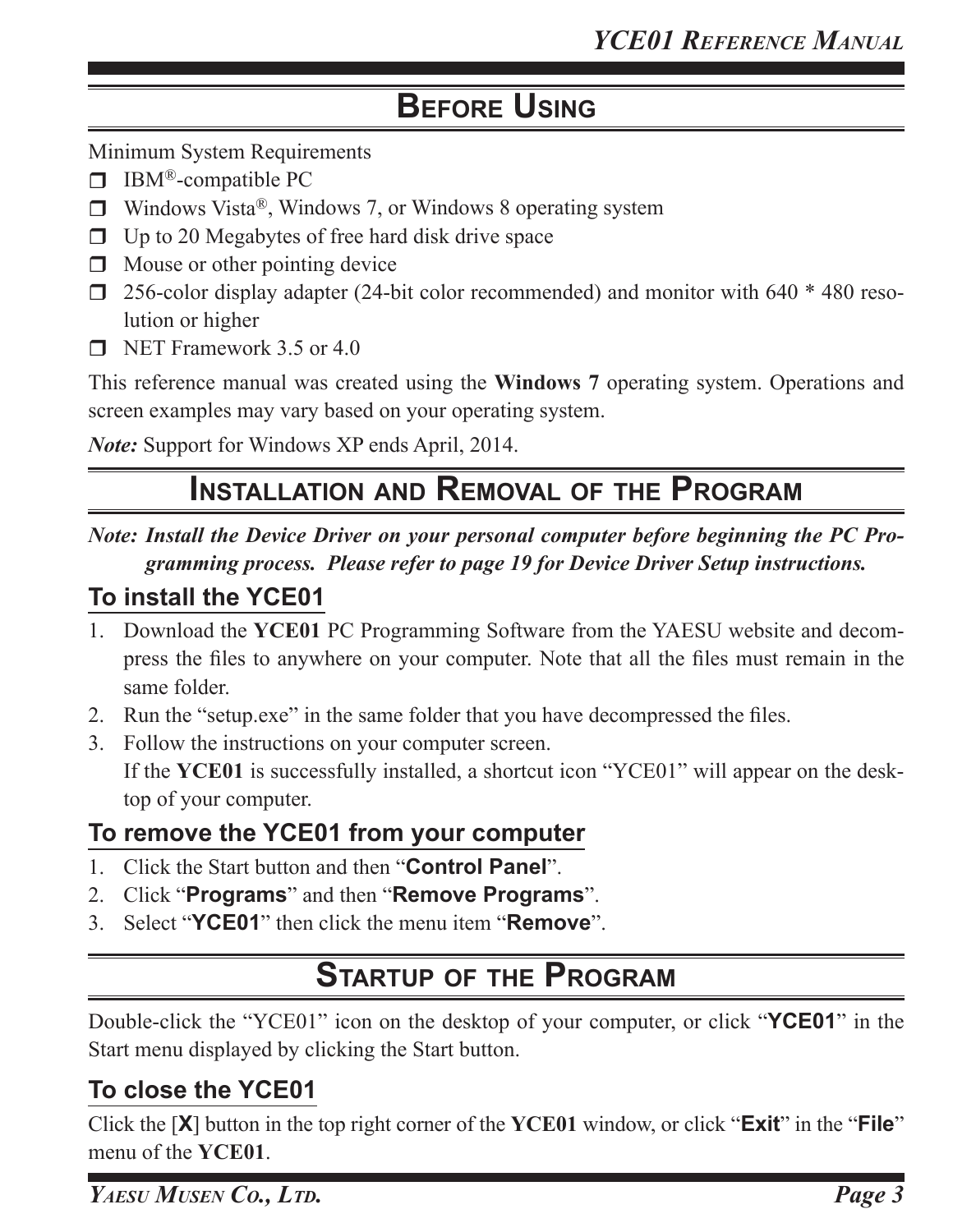# **Model Setup**

Items and values available on the **YCE01** depend on the model of the radio and the region of the world to be used.

# **To select the model**

- 1. Click "**Edit**" on the menu bar.
- 2. Select either of "**FTA-750**" and "**FTA-550**" under the item "**Model**".



# **To select the target region**

- 1. Click "**Region**" on the menu bar.
- 2. Select either of the following items.
	- **EU**: For use in Western Europe and other EU countries
	- **EXP**: For use in the regions other than those covered by the items EU and USA
	- **USA**: For use in North America, Central America, and South America

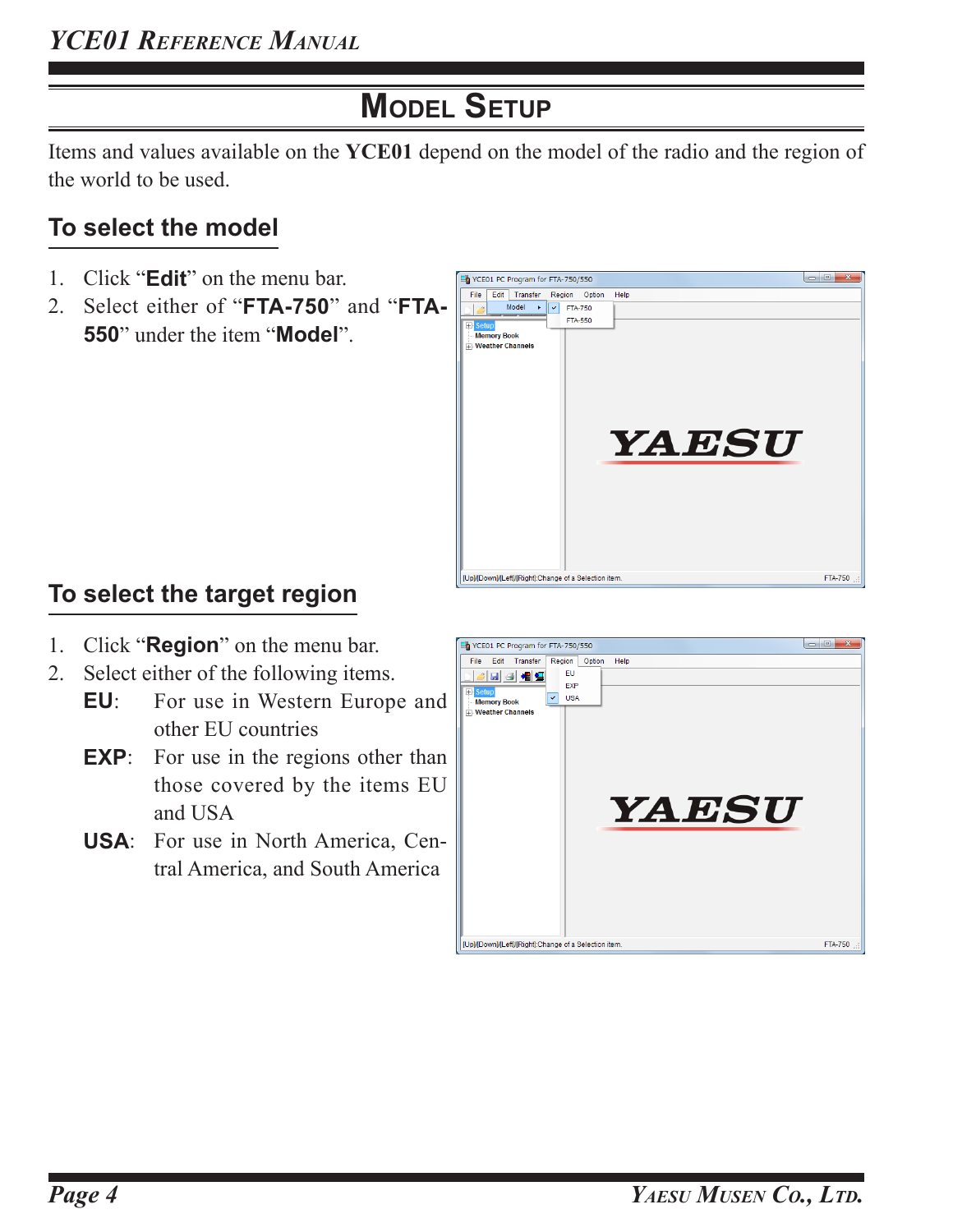The **YCE01** main screen consists of two major sections: the **System Tree View** (left pane) and the list of detailed settings or entries of each category (right pane).

The **System Tree View** includes three categories: "**Setup**", "**Memory Book**", and "**Weather Channels**".



Level 5

 $\overline{15}$ 

**EXP PO/Key** 

 $\overline{\mathbf{F}}$ 

⊡

# **"Setup" Category**

Double-click the "**Setup**" category to display the setup list ("**Configuration**", "**COMM Setup**", and "**GPS Setup**"), then click the desired item to display its contents.

### **"Configuration"**

This item includes the parameters set in the  $\frac{1}{2}$  YCE01 PC Program for FTA-750/550 CONFIGURATION menu of the SETUP mode on the FTA-750/FTA-550 transceivers.

#### **Dimmer**:

```
This parameter selects the brightness 
of the LCD display. Available values 
are "Level 1", "Level 2", "Level 3", 
"Level 4", "Level 5" (brightest), and 
"Off".
```
#### $\overline{\phantom{a}}$ .<br>....Weather Channel:  $\overline{\phantom{0}}$  $\sqrt{3}$ ■ Key Beep  $\overline{\phantom{0}}$  $\sqrt{2n}$ **Battery Save** 50%  $\overline{\mathbf{r}}$  $\overline{A11}$  $\overline{\phantom{0}}$ **ELock Select**  $R$ eset **Function** Reset Memory Reset **COMM & GPS Reset Reset** Configuration Reset Facton [Up]/[Down]/[Left]/[Right]:Change of a Selection item

 $\blacksquare$  Dimmer

 $\blacksquare$  Lamp

 $\blacksquare$  Contrast

Eile Edit Transfer Region Option Help

 $|\mathcal{B}|$  and  $|\mathcal{B}|$  and  $|\mathcal{B}|$ 

**Configuration**<br>COMM Setup

GPS Setup

**Memory Book** 

 $\Box$  Setup

#### **Lamp**:

This parameter sets the backlight operation of the LCD display and keypad.

Available selections are:

**Off**: Sets the backlight for the LCD and keypad to OFF. **Continuous**: Sets the backlight for the LCD and keypad to continuously ON. **Key On:** Sets the backlight for the LCD and keypad to illuminate for 5 seconds when any key is pressed.

FTA-750

 $\begin{array}{|c|c|c|c|c|}\hline \multicolumn{1}{|c|}{\quad \ \ \, } & X \\ \hline \multicolumn{1}{|c|}{\quad \ \ } & & X \\ \hline \end{array}$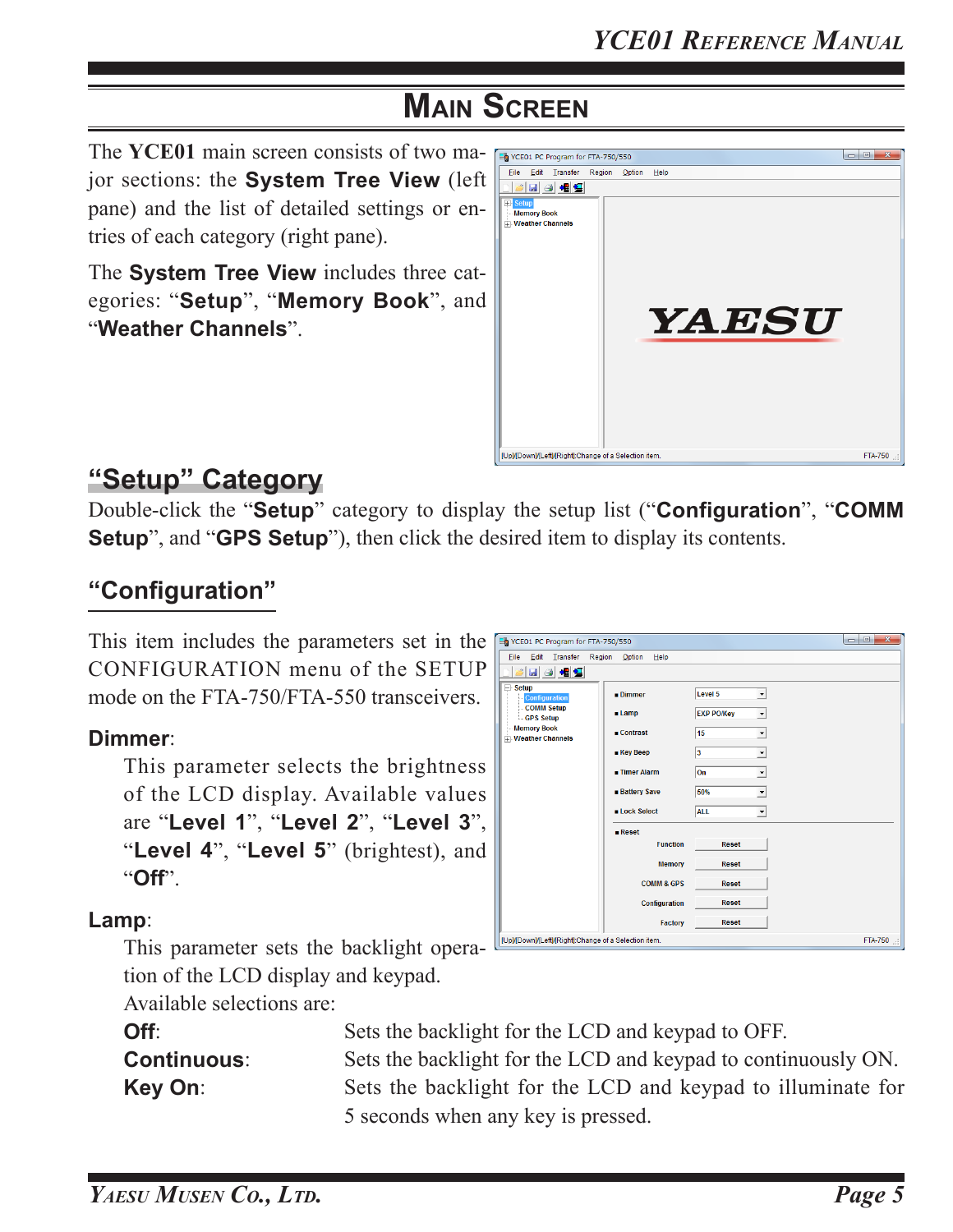**EXP PO / Key:** Sets the backlight for the LCD and keypad to illuminate for 5 seconds when any key is pressed, or to illuminate continuously when connected to an external DC power source.

#### **Contrast**:

This parameter selects the sharpness of the LCD display from "**1**" to "**30**" levels.

#### **Key Beep**:

This parameter selects the loudness of the beeps heard when a key is pressed. Available values are "**1**" to "**5**" (loudest) and "**Off**".

#### **Timer Alarm**:

This parameter toggles the alarm feature of the timer "**On**" or "**Off**".

### **Battery Save**:

This parameter sets the operation of the battery saver.

Available selections are:

- **Off**: Sets the battery saver to OFF.
- **50%**: Sets the battery saver to allow reception for 100 ms after 100 ms of no operation.
- **70%**: Sets the battery saver to allow reception for 100 ms after 250 ms of no operation.
- **80%**: Sets the battery saver to allow reception for 100 ms after 450 ms of no operation.
- **90%**: Sets the battery saver to allow reception for 100 ms after 900 ms of no operation.

### **Lock Select**:

This parameter selects the controls to be locked when the LOCK key is pressed. Available values are "**Key Lock**", "**Dial Lock**", and "**ALL**".

### **Reset**:

Settings or data can be cleared by category. When "**Factory**" is selected, all the settings and data will be reset to factory default.

Click the [**Reset**] button of the desired category to initialize settings or to erase data.

- $\circ$  If you start a reset before connecting a radio to your computer, settings you have entered on the **YCE01** will be cleared.
- $\circ$  If you start a reset after connecting a radio to your computer, the radio's settings and data will be cleared.

*Note:* See Page 18 for details about the connection between the radio and your computer.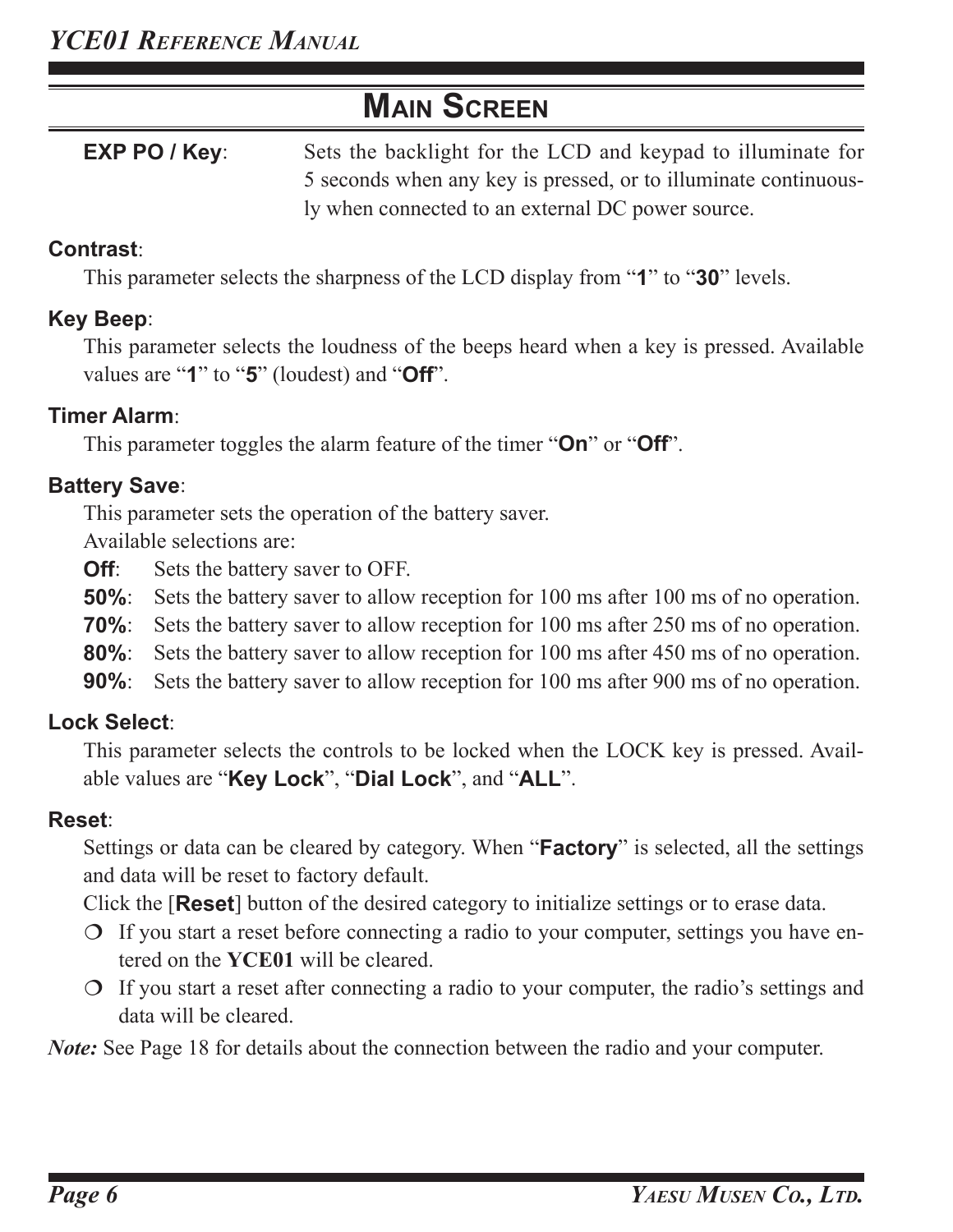### **"COMM Setup"**

This item includes the parameters mainly set in the COMM SETUP menu of the SETUP mode on the FTA-750/FTA-550 transceivers.

#### **Usable Frequency Band**:

These parameters determine which of the possible channel groups shall be "Used  $(\nabla)$ " or "Not Used  $(\nabla)$ " for the radio.

**COMM Band**: Enables or disables the reception and transmission on the NAV band

| YCE01 PC Program for FTA-750/550                                                                                          |                                                                                                                                                                                                                                                              | $\mathbf{x}$<br>$\qquad \qquad \qquad \Box$ |
|---------------------------------------------------------------------------------------------------------------------------|--------------------------------------------------------------------------------------------------------------------------------------------------------------------------------------------------------------------------------------------------------------|---------------------------------------------|
| File<br>Edit<br>Transfer<br>Region                                                                                        | Option<br>Help                                                                                                                                                                                                                                               |                                             |
| 日相目<br>$\blacksquare$                                                                                                     |                                                                                                                                                                                                                                                              |                                             |
| $\Box$ Setup<br>Configuration<br><b>COMM Setup</b><br><b>GPS Setup</b><br><b>Memory Book</b><br><b>T</b> Weather Channels | <b>u</b> Usable Frequency Band<br>$\nabla$ COMM Band (108.000 - 137.000)<br>$\overline{v}$ 8.33 kHz<br>$\nabla$ Weather CH Band<br>Weather Alert   Off<br><b>Emergency Call</b><br>On<br>Auto Noise Limiter (ANL)<br>Off<br>▼<br><b>Dual Watch Frequency</b> | ▾                                           |
|                                                                                                                           | ■ Split Frequency<br>Scanning Function                                                                                                                                                                                                                       |                                             |
|                                                                                                                           | SCAN On<br><b>Resume Time</b><br>3 <sub>sec</sub><br><b>PTT SCAN STOP</b><br>On                                                                                                                                                                              |                                             |
|                                                                                                                           | <b>Dual Watch</b><br>lon<br>$\blacktriangledown$                                                                                                                                                                                                             |                                             |
|                                                                                                                           | $\blacksquare$ TX TOT<br>5 min<br>On<br>$\blacksquare$ VOX<br><b>MIC SELECT</b><br><b>INT MIC</b><br>Level <sub>2</sub><br><b>UVOX LEVEL</b><br>▼                                                                                                            | $\overline{\phantom{a}}$                    |
|                                                                                                                           | Off<br>1.5 <sub>sec</sub><br>$\blacksquare$ Side Tone<br>■ VOX Delay Time<br>$\blacktriangledown$<br>AF Pitch CONT.<br>Normal<br>$\blacktriangledown$                                                                                                        | $\blacktriangledown$                        |
| [Up]/[Down]/[Left]/[Right]:Change of a Selection item.                                                                    |                                                                                                                                                                                                                                                              | <b>FTA-750</b>                              |

(108.000 through 117.975 MHz) and the COM band (118.000 through 136.975 MHz).

**COMM Band (8.33 kHz):** Enables or disables the adjustment of the operation frequency by 8.33 kHz step on the COM band.

**Weather CH Band**: Enables or disables the reception of the ten weather channels.

**Weather CH Band** (**Weather Alert**): Toggles the reception of the weather alert signals "**On**" or "**Off**" when the "**Weather CH Band**" parameter is set to "Used  $(\blacksquare)$ ".

#### **Emergency Call**:

This parameter toggles the quick access feature to the emergency frequency (121.500 MHz) with the [**121.5**] key of the radio "**On**" or "**Off**".

#### **Auto Noise Limiter (ANL)**:

This parameter toggles the automatic noise reduction feature "**On**" or "**Off**".

#### **Dual Watch Frequency** [**MHz**]:

This parameter sets a channel to be used during the dual watch operation.

#### **Split Frequency** [**MHz**]:

This parameter sets the transmission channel to be used during the NAV band operation.

#### **Scanning Function** (**SCAN**):

This parameter toggles the scan feature "**On**" or "**Off**."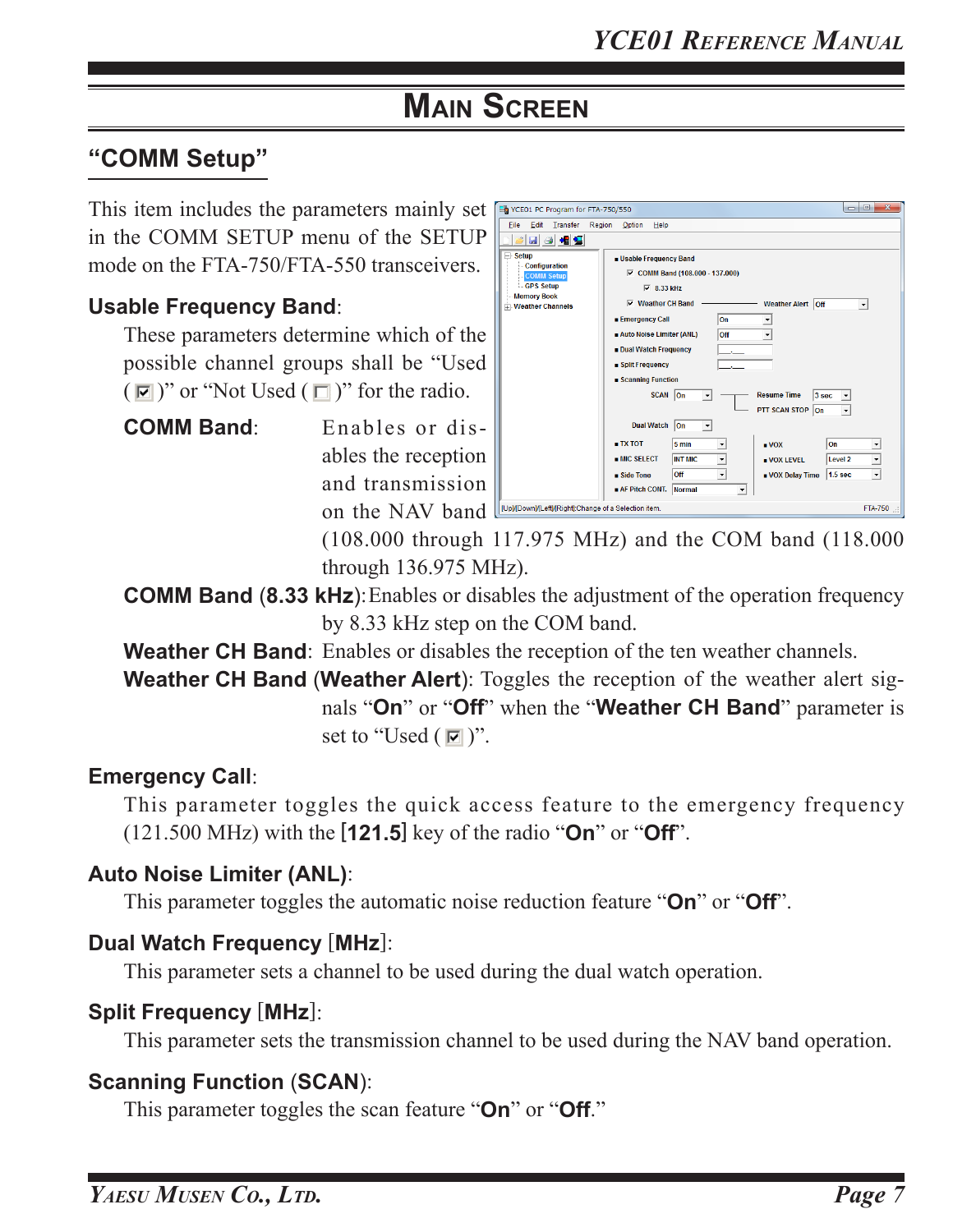#### **Scanning Function** (**Resume Time**):

This parameter selects the scan resume time. Available values are "**0 sec**", "**1 sec**", "**2 sec**", "**3 sec**", and "**5 sec**".

When this parameter is set to "**1 sec**", "**2 sec**", "**3 sec**", or "**5 sec**", the scanner will hold for the selected period (seconds), then resume whether or not the other station is still transmitting. When this parameter is set to "**Off**", the scanner will stop when a signal is received, and will not restart.

### **Scanning Function** (**PTT SCAN STOP**):

This parameter defines whether the scan function shall be aborted ("**On**") or not aborted ("**Off**") when the PTT switch is pressed while scanning is engaged.

### **Scanning Function** (**Dual Watch**):

This parameter toggles the dual watch feature "**On**" or "**Off**".

### **TX TOT**:

This parameter selects the time-out time of the transmission. Available values are "**1 min**", "**2 min**", "**3 min**", "**4 min**", "**5 min**", and "**Off**".

When this parameter is set to "**1 min**", "**2 min**", "**3 min**", "**4 min**", or "**5 min**", the radio will shut off the transmission after it continues for the selected period (minutes). When this parameter is set to "**Off**", the transmission will not be shut off.

### **MIC SELECT**:

This parameter toggles the operation of the internal microphone "**INT MIC**" or "**EXT MIC**".

When this parameter is set to "**EXT MIC**", the radio's PTT switch controls the external microphone on a headset, etc.

#### **Side Tone**:

This parameter selects the side tone level when an external headset is connected to the radio. Available values are "**MIN**", "**Level 1**", "**Level 2**", "**MAX**", and "**Off**".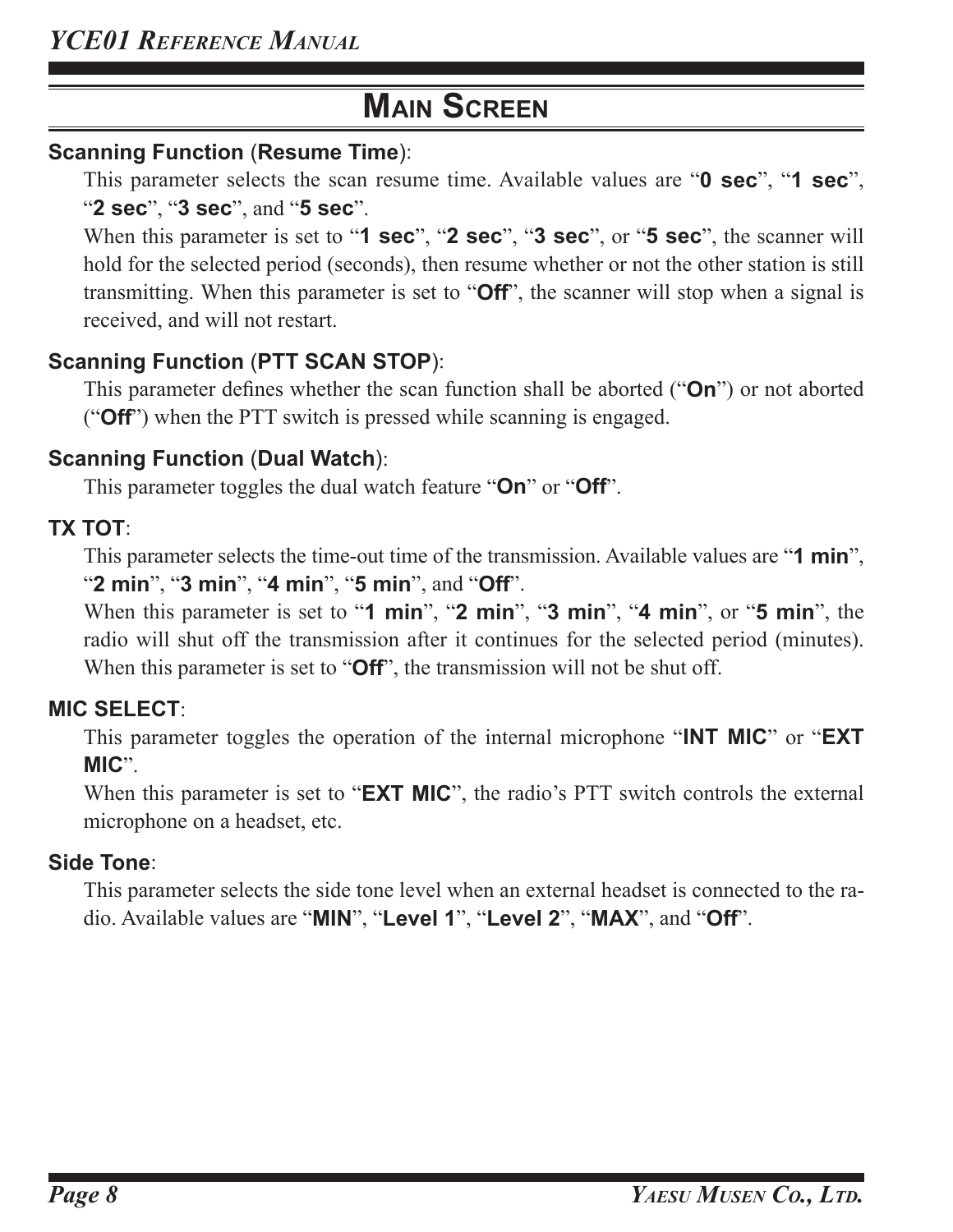#### **AF Pitch CONT.**:

This parameter selects the operation of the audio filter.

Available selections are:

| <b>Normal:</b>   | Sets the audio filter to OFF.                                                            |
|------------------|------------------------------------------------------------------------------------------|
| <b>LOW CUT:</b>  | Sets the audio filter to cut off the lower range of sound.                               |
| <b>HIGH CUT:</b> | Sets the audio filter to cut off the higher range of sound.                              |
|                  | <b>HIGH AND LOW CUT</b> : Sets the audio filter to cut off the higher and lower range of |
|                  | sound.                                                                                   |

#### **VOX**:

This parameter toggles the VOX feature "**On**" or "**Off**" when an external headset is connected to the radio.

#### **VOX LEVEL**:

This parameter is inactive until the parameter **VOX** is set to "**On**".

This parameter selects the sensitivity of the VOX system. Available values are "**MIN**", "**Level 1**", "**Level 2**", "**Level 3**", and "**MAX**".

#### **VOX Delay Time**:

This parameter is inactive until the parameter **VOX** is set to "**On**".

This parameter selects the delay time of the VOX system. Available values are "**0.5 sec**", "**1.0 sec**", "**1.5 sec**", "**2.0 sec**", and "**3.0 sec**".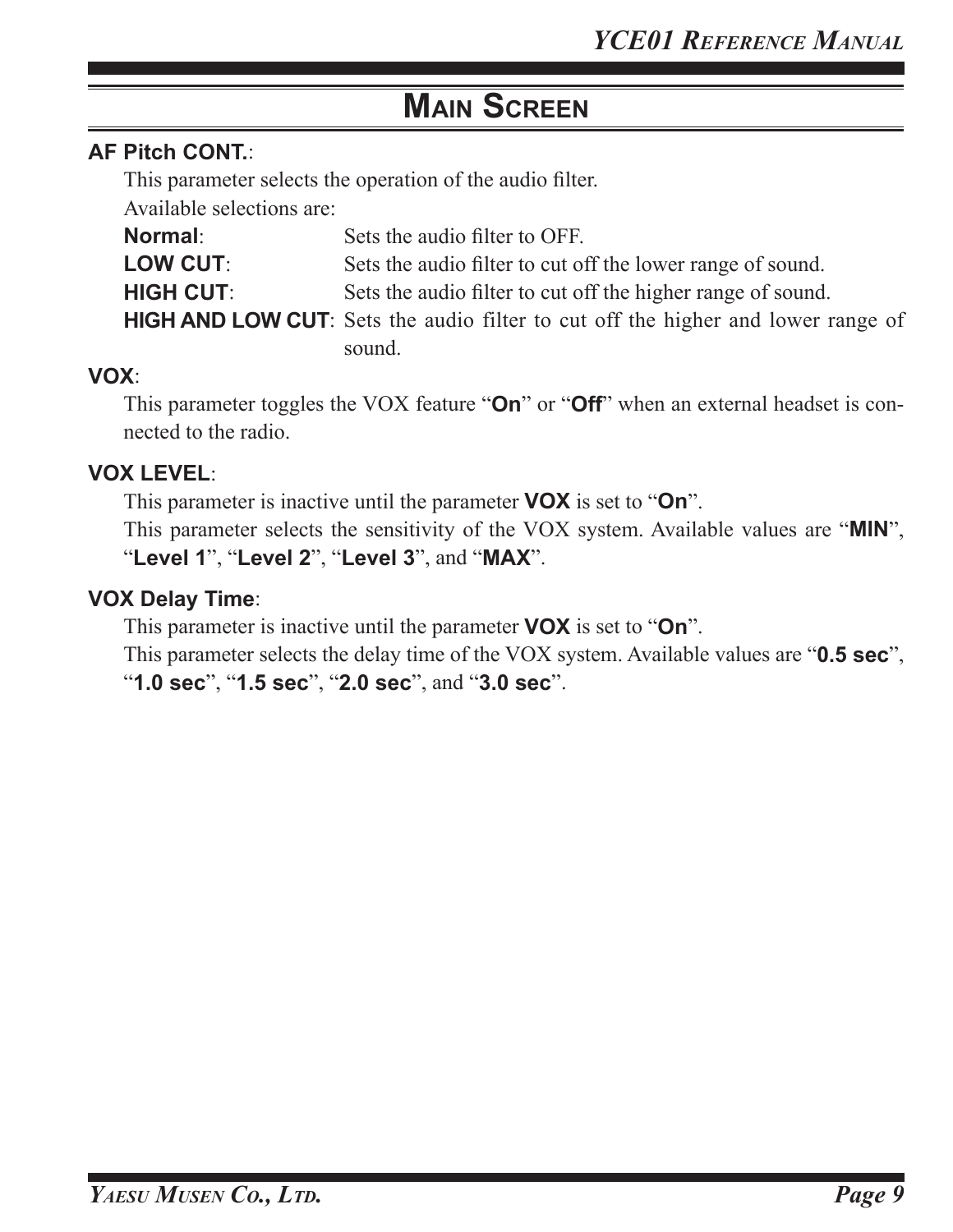# **"GPS Setup"**

This item includes the parameters mainly set in the GPS SETUP menu of the SETUP mode on the FTA-750 transceiver.

This appears only when the FTA-750 is selected in the "**Edit**" menu of the **YCE01**.

### **Unit Power**:

This parameter toggles the internal GPS unit "**On**" or "**Off**".

#### **Power Save**:

This parameter sets the operation of the GPS unit.

| Et YCE01 PC Program for FTA-750/550                                           |                                                                                                                     |                                                                           |                                          | $\begin{array}{c c c c c c} \hline \multicolumn{1}{c }{\textbf{0}} & \multicolumn{1}{c }{\textbf{0}} \end{array}$<br>$\mathbf{x}$ |
|-------------------------------------------------------------------------------|---------------------------------------------------------------------------------------------------------------------|---------------------------------------------------------------------------|------------------------------------------|-----------------------------------------------------------------------------------------------------------------------------------|
| Edit<br>Transfer<br>File                                                      | Region<br>Option<br>Help                                                                                            |                                                                           |                                          |                                                                                                                                   |
| 日日相日                                                                          |                                                                                                                     |                                                                           |                                          |                                                                                                                                   |
| $\Box$ Setup<br><b>Configuration</b><br><b>COMM Setup</b><br><b>GPS Setup</b> | <b>u</b> Unit Power<br><b>Power Save</b>                                                                            | On<br>$\blacktriangledown$<br><b>Auto</b>                                 |                                          |                                                                                                                                   |
| <b>Memory Book</b><br><b>Weather Channels</b>                                 | <b>ELocation Format</b>                                                                                             | ddd <sup>o</sup> mm.mmm<br>۰                                              |                                          |                                                                                                                                   |
|                                                                               | $\blacksquare$ Pinning                                                                                              | Off<br>$\blacktriangledown$                                               |                                          |                                                                                                                                   |
|                                                                               | ■ Time Setup<br><b>Display</b><br><b>UTC</b><br><b>Unit of Measure Setup</b><br><b>Distance</b><br>Differential GPS | Offset $ 0:00$<br>$\vert \cdot \vert$<br>Nautical Mile v<br>Speed   knots | $\mathbf{r}$<br>$\overline{\phantom{a}}$ | Format 24H<br><b>Altitude</b><br>Feet                                                                                             |
|                                                                               | SBAS On                                                                                                             |                                                                           |                                          |                                                                                                                                   |
|                                                                               | <b>Logger Interval</b>                                                                                              | 5 sec                                                                     |                                          |                                                                                                                                   |
|                                                                               | <b>Logger Data Erase</b>                                                                                            | Erase                                                                     |                                          |                                                                                                                                   |
|                                                                               | Logger Data Transfer                                                                                                | <b>Start</b>                                                              |                                          |                                                                                                                                   |
| [Up]/[Down]:Change of a Selection item.                                       |                                                                                                                     |                                                                           |                                          | FTA-750                                                                                                                           |

Available selections are:

- **Off**: Sets the GPS unit to operate all the time.
- **AUTO**: Sets the GPS unit to operate only when a GPS signal is received or the radio enters the GPS or NAVI mode.
- **50%**: Sets the GPS unit to operate 3 sec after 3 sec of no operation.
- **75%**: Sets the GPS unit to operate 3 sec after 9 sec of no operation.
- **90%**: Sets the GPS unit to operate 3 sec after 27 sec of no operation.

#### **Location Format**:

This parameter selects the notation of position information. Available values are "**ddd°mm'ss"** (degrees, minutes, seconds)", "**ddd°mm.mm** (degrees, minutes, hundredths of a minute)", and "**ddd°mm.mmm** (degrees, minutes, thousandths of a minute)".

### **Pinning**:

This parameter toggles the position information update feature "**On**" or "**Off**".

### **Time Setup** (**Display**):

This parameter sets the time to be shown in local time ("**Local**") or UTC time ("**UTC**").

### **Time Setup** (**Offset**):

This parameter sets the time offset for your local time from the UTC time.

### **Time Setup** (**Format**):

This parameter sets the radio to be shown in 12-hour ("**12H**") or 24-hour ("**24H**") format.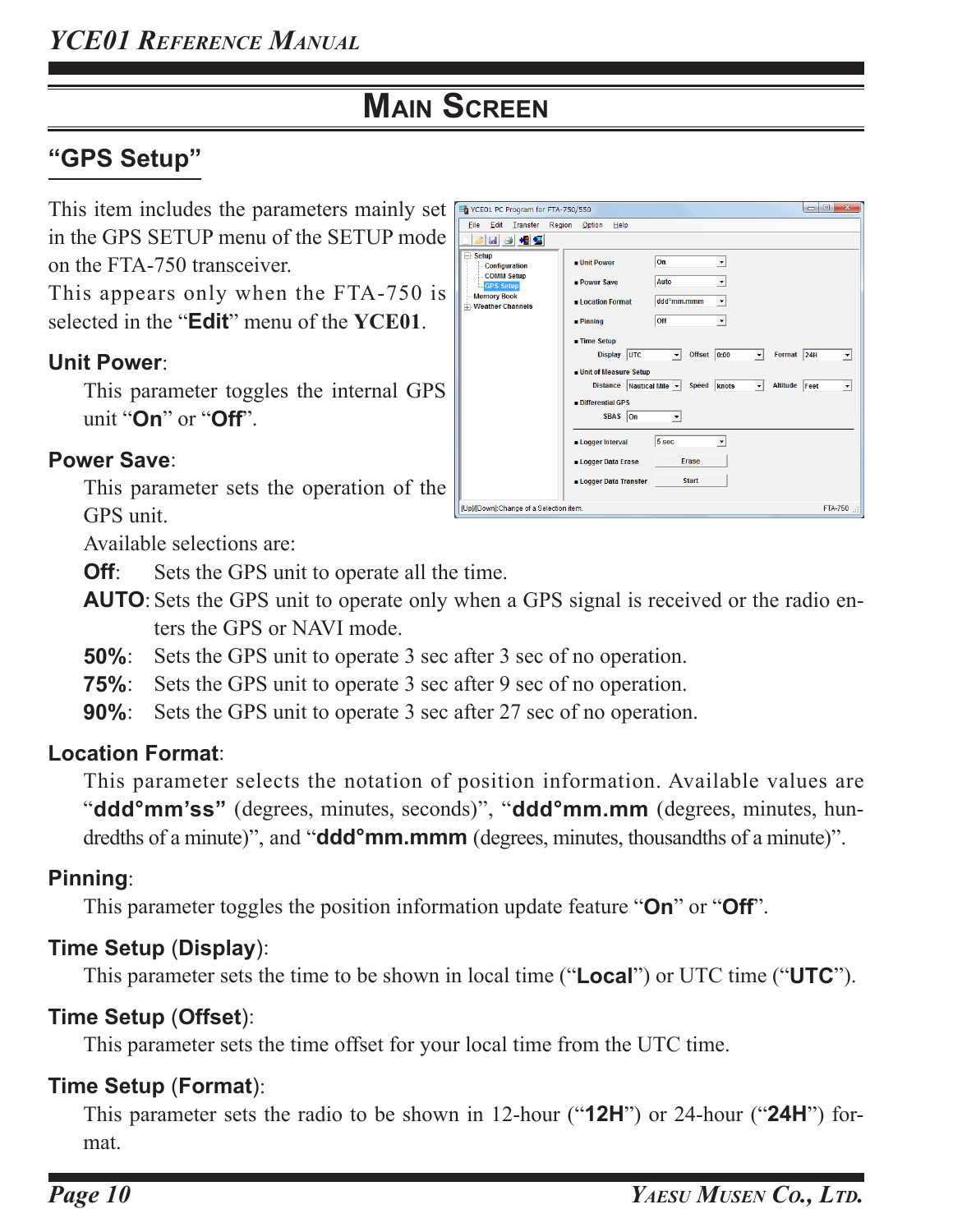#### **Unit of Measure Setup** (**Distance**):

This parameter selects the unit of measurement for distance between the target point and your position. Available values are "**Nautical Mile**", "**Statute Mile**", and "**Kilometer**".

#### **Unit of Measure Setup** (**Speed**):

This parameter selects the unit of measurement for SOG (speed over ground). Available values are "**knots**", "**mph** (miles per hour)", and "**km/h** (kilometers per hour)".

#### **Unit of Measure Setup** (**Altitude**):

This parameter selects the unit of measurement for your altitude. Available values are "**Feet**" and "**Meters**".

#### **Differential GPS** (**SBAS**):

This parameter toggles the SBAS (satellite-based augmentation system) feature "**On**" or "**Off**".

#### **Logger Interval**:

This parameter selects the interval time of logging. Available values are "**1 sec**", "**3 sec**", "**5 sec**", "**10 sec**", and "**30 sec**".

#### **Logger Data Erase**:

The log data recorded in the memory of the radio can be cleared to free memory for future recordings.

Click the [**Erase**] button to erase the log data after connecting the radio to your computer.

*Note:* See Page 18 for details about the connection between the radio and your computer.

#### **Logger Data Transfer**:

The log data recorded in the memory of the radio can be retrieved to use for mapping, analysis, or other purpose.

Click the [**Start**] button to copy the log data after connecting the radio to your computer. *Notes:*

- $\circ$  See Page 18 for details about the connection between the radio and your computer.
- You may choose the file format of the log data from the NMEA and KML on the "Save As" window displayed after clicking the [**Start**] button. See the reference manual of your application utilizing the log data to determine the file format.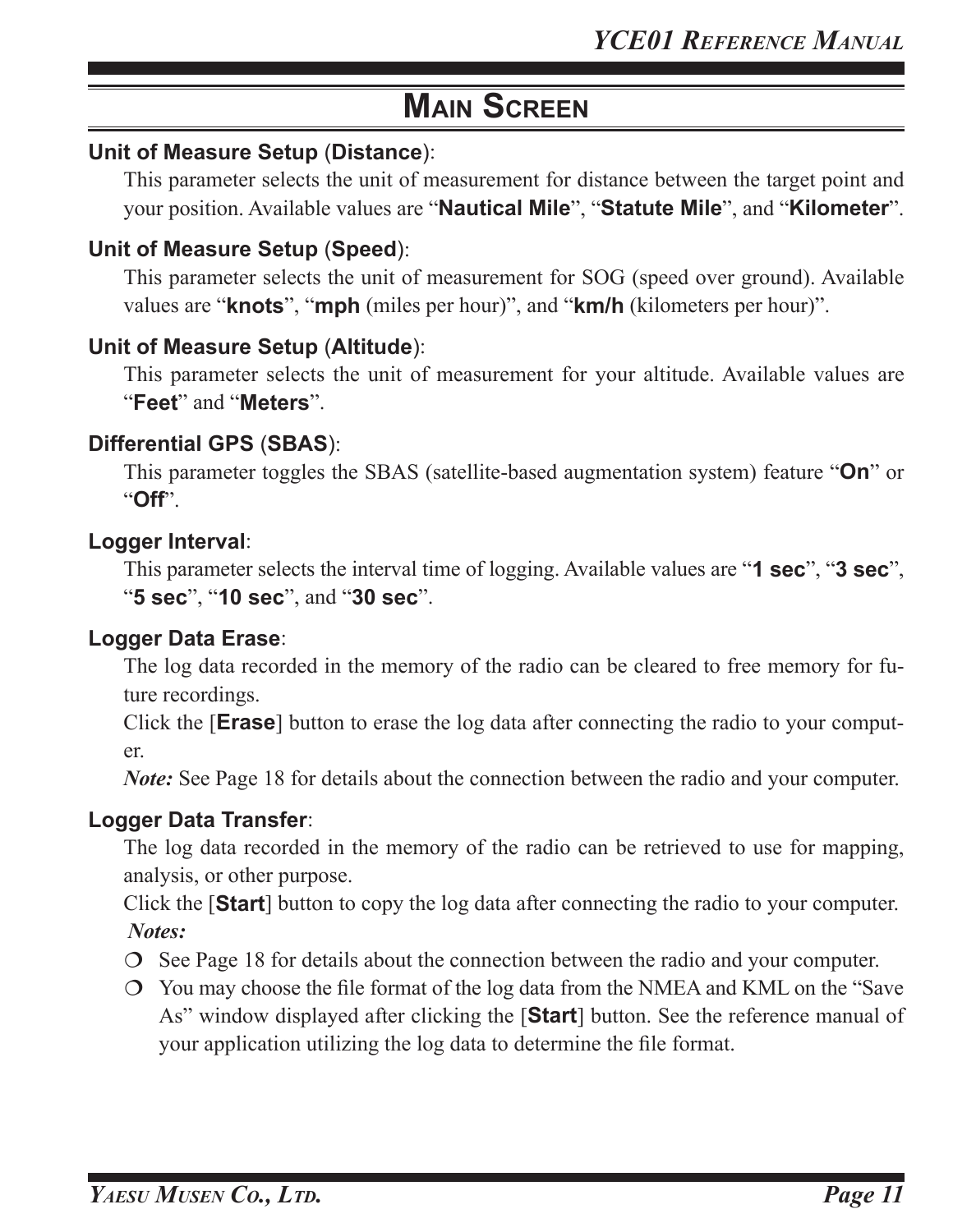# **"Memory Book" Category**

Double-click the "**Memory Book**" category to display the list of items (entries of channel or destination), then click the desired item to display its detailed information.

# **Adding a New Entry**

- 1. Click the "**Memory Book**" category to display the list of entries on the right pane.
- 2. Click the [**NEW**] button at the bottom of the screen.
- 3. Set the desired items, referring to the descriptions in the next section.
- 4. Click the [**SAVE**] button at the bottom of the screen.

| YCE01 PC Program for FTA-750/550                |                    |                  |               | $\blacksquare$      | $\Box$<br>$\mathbf{x}$ |
|-------------------------------------------------|--------------------|------------------|---------------|---------------------|------------------------|
| Edit<br>Transfer<br>Region<br>Eile              | Option<br>Help     |                  |               |                     |                        |
| 日日相日<br>۵                                       |                    |                  |               |                     |                        |
| E Setup<br><b>Memory Book</b>                   | <b>Tag Name</b>    | <b>Frequency</b> | Flag          | <b>Position Lat</b> | <b>Position I</b>      |
| F<br>[Kansas]                                   | <b>Kansas</b>      | 120.950          | Off           | بالسيماء            | <u>in Alberta L</u>    |
| -[Las Vegas]                                    | <b>Las Vegas</b>   | 124.300          | On            | بالسهدات            | بالسهافية              |
| [Los Angeles]<br><b>Weather Channels</b>        | <b>Los Angeles</b> | 133.800          | Off           | Lo <sub>mann</sub>  | بالتبهامية             |
|                                                 |                    |                  |               |                     |                        |
|                                                 |                    |                  |               |                     |                        |
|                                                 |                    |                  |               |                     |                        |
|                                                 |                    |                  |               |                     |                        |
|                                                 |                    |                  |               |                     |                        |
|                                                 |                    |                  |               |                     |                        |
|                                                 |                    |                  |               |                     |                        |
|                                                 |                    |                  |               |                     |                        |
|                                                 |                    |                  |               |                     |                        |
|                                                 |                    |                  |               |                     |                        |
|                                                 |                    |                  |               |                     | k                      |
|                                                 | <b>NEW</b>         | EDIT             | <b>DELETE</b> |                     | 003 / 200              |
| [Double click]/[Enter]:Jump the Setting screen. |                    |                  |               |                     | FTA-750                |

# **Editing a Memory Book Entry**

You may also display the detailed informa- Eb VCEO1 PC Program for FTA-750/550 tion of an entry by selecting it from the list in the right pane then clicking the [**EDIT**] button at the bottom of the screen.

After you set the desired items, click the [**SAVE**] button at the bottom of the screen.

### **Tag Name**:

This parameter allows you to assign an alphanumeric name to the entry for easy identification and search.

Up to 15 characters are available.

 $\Box$  $\Box$ File Edit Transfer Region Option Help **E** Setup .<br>≕. Memory Book Las Vegas ■ Tag Name [Kansas] 124,300 [Los Angeles] **Weather Chann**  $\sqrt{2n}$  $\overline{\phantom{0}}$ - Flan  $\overline{\phantom{a}}$  $\blacksquare$  Position Lat  $\vert \cdot \vert$  $\overline{\phantom{a}}$ Lon loff  $\overline{\cdot}$ loff  $\overline{\phantom{a}}$ **SAVE ETA-750** [Up]/[Down]/[Left]/[Right]:Change of a Selection item

Available characters are 0 to 9, A to Z, a to z, plus (+), hyphen (-), comma (,), slash ( / ), left bracket ( [ ), right bracket ( ] ), period ( ), asterisk (\*), ampersand (&), and space. *Note:* This parameter cannot be left blank.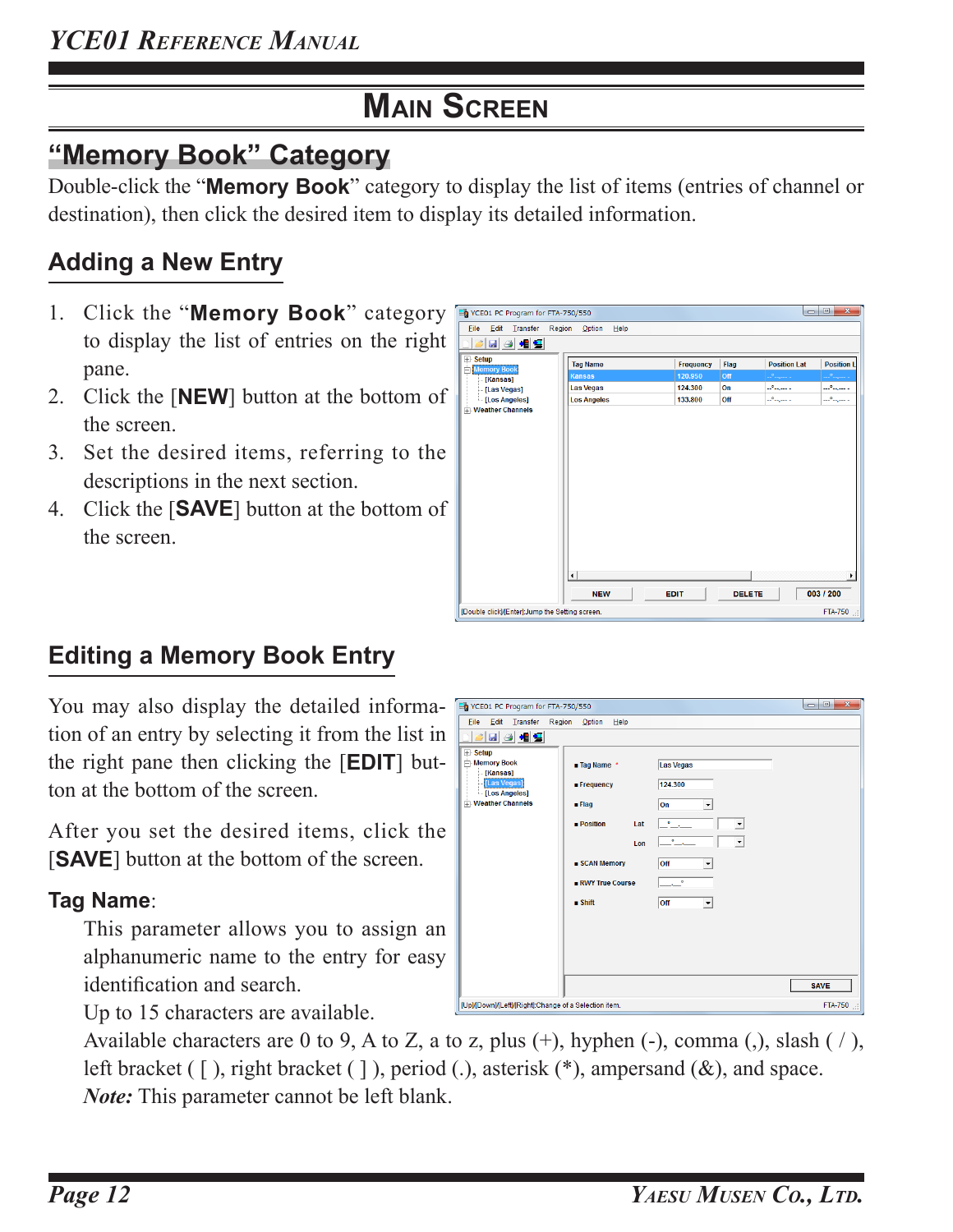#### **Frequency** [**MHz**]:

This parameter sets the channel frequency of the entry.

The FTA-750/FTA-550 are set up with default channel steps of 25 kHz (NAV and COM bands). If you need to change the channel step increments, set the **8.33 kHz** check box to "ON  $(\sqrt{2})$ " under the **Usable Frequency Band** item in the "**COMM Setup**" category.

#### *Notes:*

- Converted values according to the table on the right must be input when using frequencies by 8.33 kHz step.
- $\circ$  Frequencies by 8.33 kHz step are available only on the COM band (118.000 through 136.975 MHz).

| Operating<br>Frequency<br>(8.33 kHz Step) | <b>Input Value</b><br>[MHz] |
|-------------------------------------------|-----------------------------|
| 1**.0000 MHz                              | $1**.005$                   |
| 1**.0083 MHz                              | 1**.010                     |
| 1**.0166 MHz                              | 1**.015                     |
| 1**.0250 MHz                              | 1**.030                     |
| 1**.0333 MHz                              | 1**.035                     |
| 1**.0416 MHz                              | 1**.040                     |
| 1**.0500 MHz                              | 1**.055                     |
| 1**.0583 MHz                              | 1**.060                     |
| 1**.0666 MHz                              | 1**.065                     |
| 1**.0750 MHz                              | 1**.080                     |
| 1**.0833 MHz                              | 1**.085                     |
| 1**.0916 MHz                              | 1**.090                     |

#### **Flag**:

This parameter toggles the marking of the entry with a flag "**On**" or "**Off**".

#### **Position** (**Lat**):

This parameter sets the latitude of the entry with the selection of "**N** (north)" or "**S** (south)".

*Note:* The format of this parameter reflects the setting on the **Location Format** item in the "**GPS Setup**" category.

#### **Position** (**Lon**):

This parameter sets the longitude of the entry with the selection of "**E** (east)" or "**W** (west)".

*Note:* The format of this parameter reflects the setting on the **Location Format** item in the "**GPS Setup**" category.

#### **SCAN Memory**:

This parameter sets memory scan of the entry to "**On**" or "**Off**".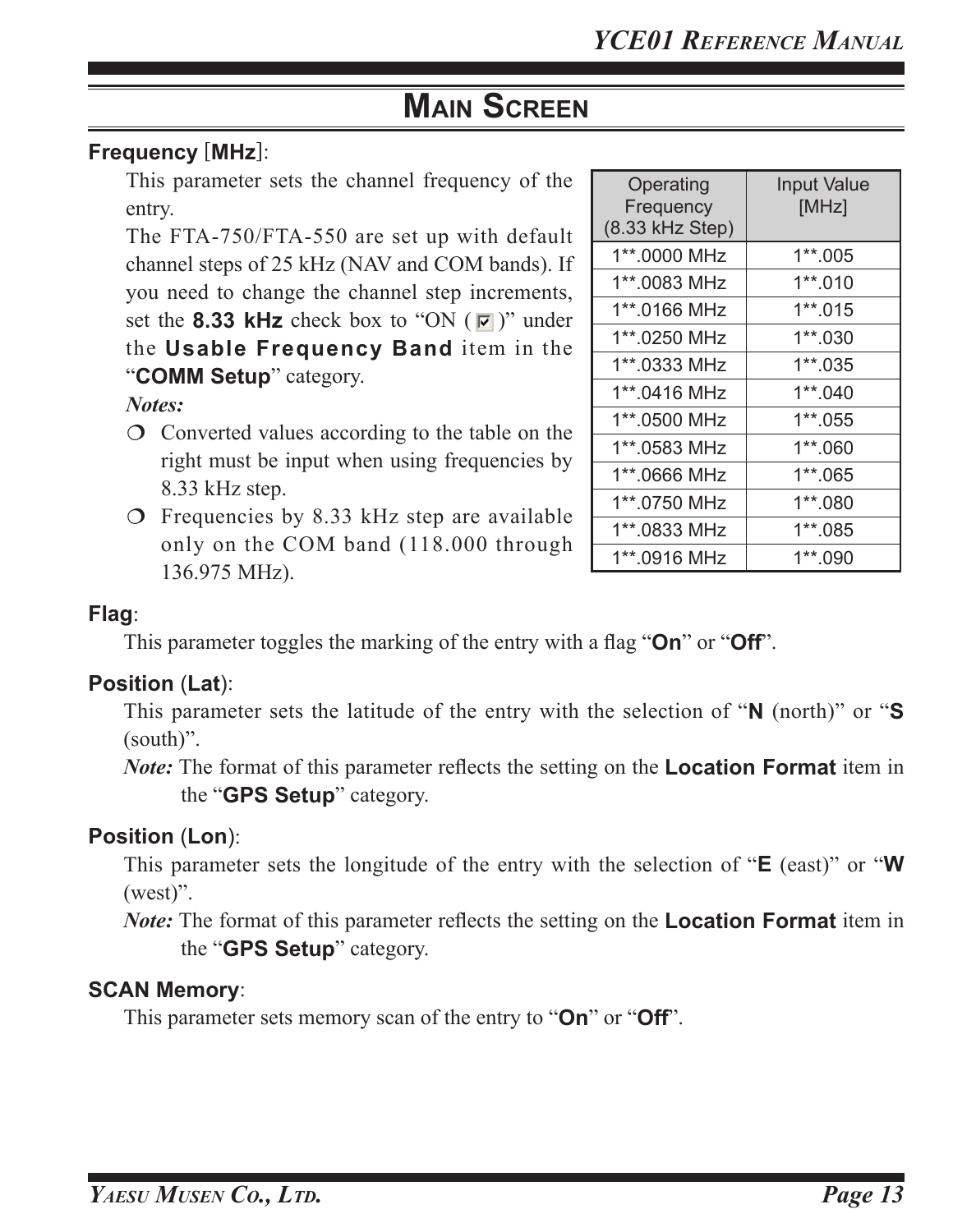#### **RWY True Course**:

This parameter allows you to set the RWY True Course for ILS navigation.

This allows you to display the ideal course of approach on the CDI of the radio when receiving the localizer signal of ILS on the entered channel.

This appears only when the FTA-750 is selected in the "**Edit**" menu of the **YCE01**.

*Note:* This parameter is programmable only on the **YCE01**.

### **Shift**:

This parameter toggles the moving of a spurious response "**On**" or "**Off**" if the frequency of the entry is affected by the CPU clock of the radio.

*Note:* This parameter is programmable only on the **YCE01**.

# **Deleting a Memory Book Entry**

- 1. Click the "**Memory Book**" category to display the list of entries on the right pane.
- 2. Select the desired entry on the list.
- 3. Click the [**DELETE**] button at the bottom of the screen.
- 4. Click the [**Yes**] button on the dialog box appearing on the display.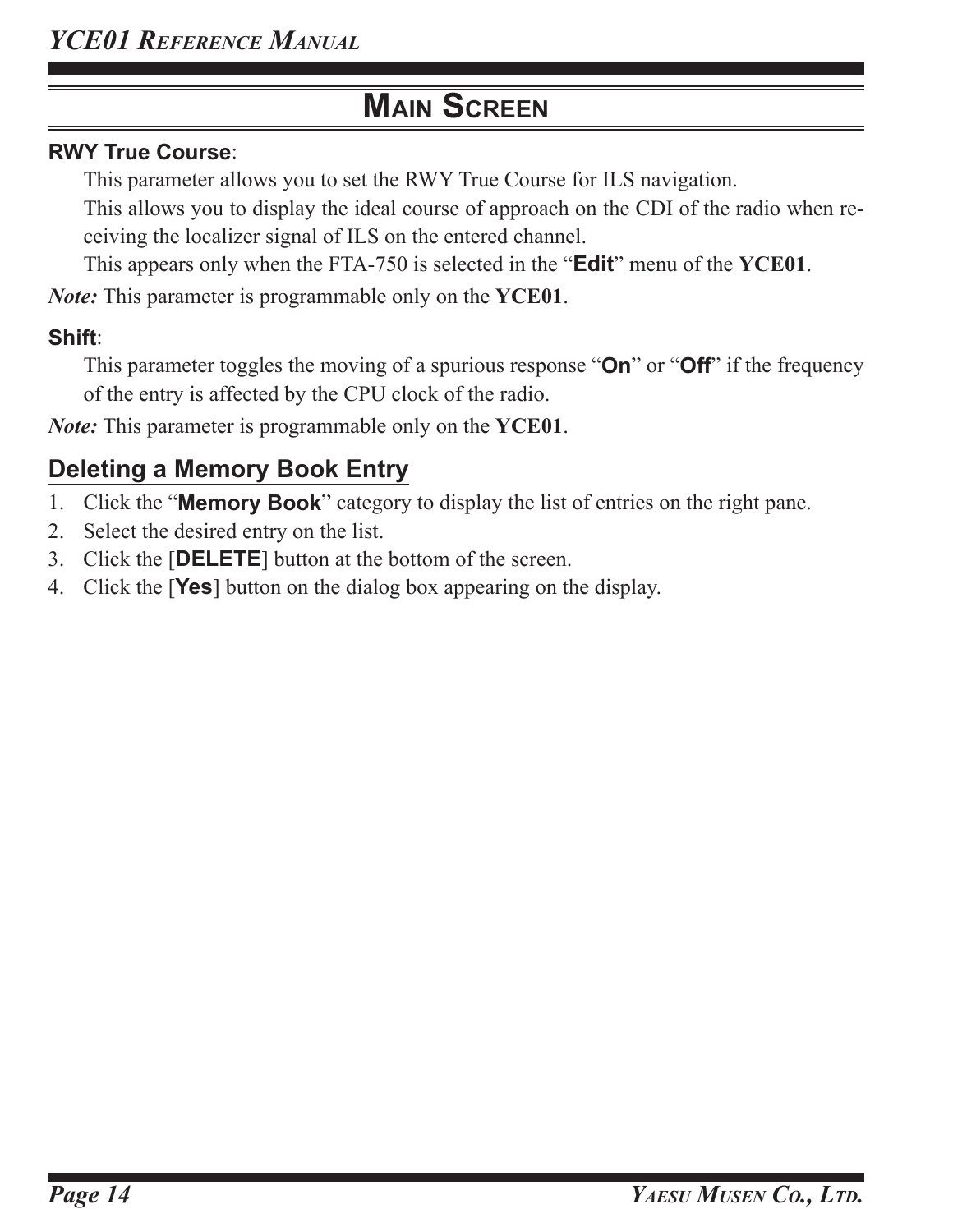# **"Weather Channels" Category**

Double-click the "**Weather Channels**" category to display the preprogrammed weather channels, then click the desired channel to display and edit its information.

#### **WX CH**:

This parameter indicates the provided memory number of the channel.

#### **Frequency** [**MHz**]:

This parameter indicates the frequency of the channel.

#### **Tag Name**:

This parameter allows you to assign an alphanumeric name to the channel for easy identification and search.

Up to 15 characters are available.

Available characters are 0 to 9, A to Z, a to z, plus  $(+)$ , hyphen  $(-)$ , comma  $(,)$ , slash  $(')$ , left bracket ( [ ), right bracket ( ] ), period ( ), asterisk (\*), ampersand (&), and space.

#### **SCAN Memory**:

This parameter sets memory scan of the channel to "**On**" or "**Off**".

| YCE01 PC Program for FTA-750/550                                                                                                                                                                                                                                                    |                                                                           |         |
|-------------------------------------------------------------------------------------------------------------------------------------------------------------------------------------------------------------------------------------------------------------------------------------|---------------------------------------------------------------------------|---------|
| Edit<br>Transfer<br>Region<br>Option<br>File                                                                                                                                                                                                                                        | Help                                                                      |         |
| 日日相复<br>گ                                                                                                                                                                                                                                                                           |                                                                           |         |
| $E$ Setup<br><b>Memory Book</b><br><b>Neather Channels</b><br>$-WX01$ [WX01]<br>WX02[WX02]<br>WXCH<br>WX03[WX03]<br>$-WX04$ [WX04]<br><b>E</b> Frequency<br><b>WX05[WX05]</b><br>$-WX06$ [WX06]<br><b>Tag Name</b><br>$-WX07$ [WX07]<br><b>WX08[WX08]</b><br>WX09[WX09]<br>WX10WX10 | <b>WX03</b><br>162.475<br><b>WX03</b><br>■ SCAN Memory<br><b>Off</b><br>▾ |         |
| [Up]/[Down]/[Left]/[Right]:Change of a Selection item.                                                                                                                                                                                                                              |                                                                           | FTA-750 |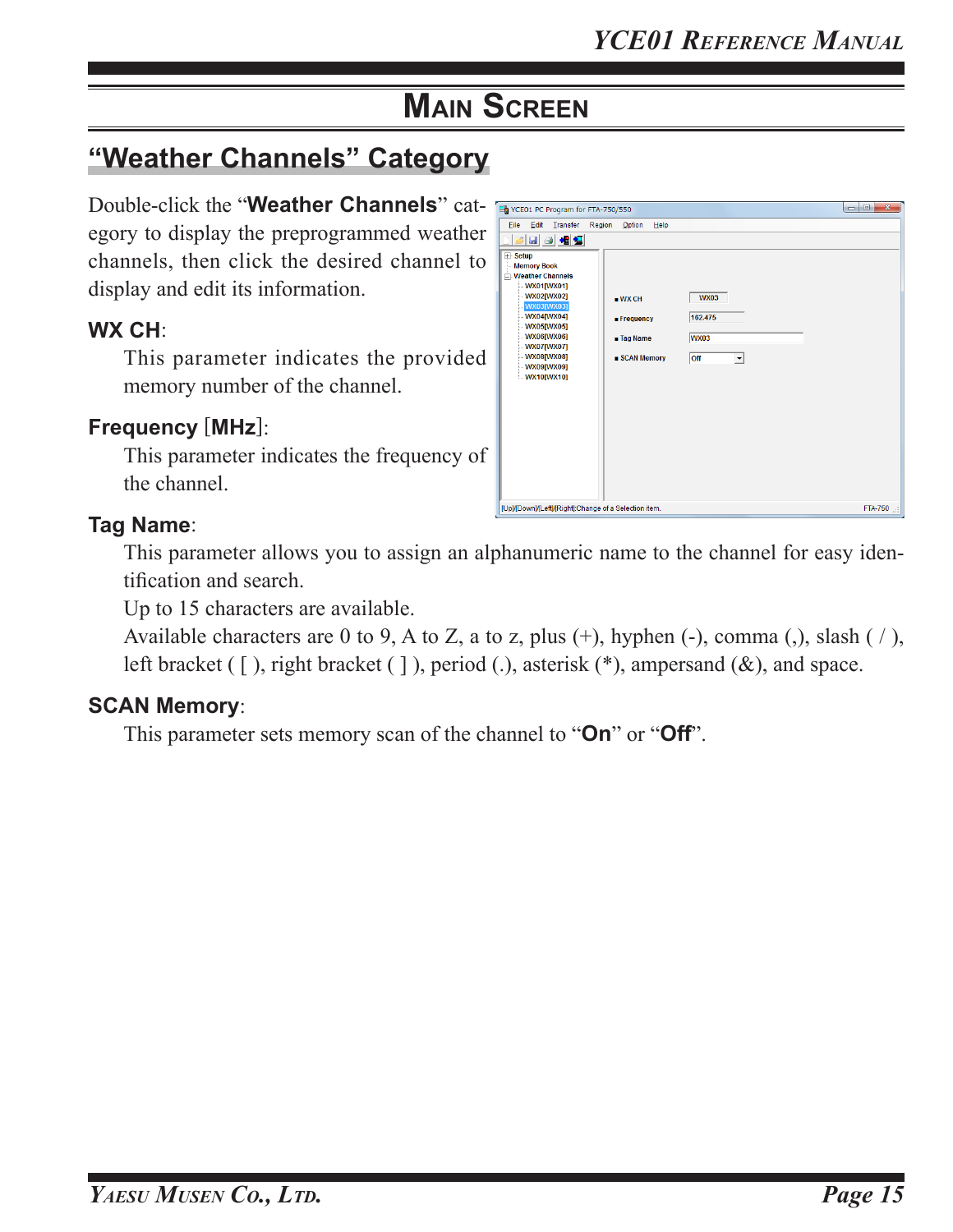The **YCE01** has six menu categories, which are displayed on the menu bar of the **YCE01** window. This section describes the items unique to the **YCE01** under each menu.

# **"File"**

This menu performs the opening, saving, and printing of files with an extension ".dat", which include the settings and channel memory of the radio.

# **"Print" ► "Print Option"**

This sub-item allows you to select the categories in the "**System Tree View**" whose data are to be output for printing or saving as plain text.

Only the files selected in the Print Option dialog box "ON  $(\sqrt{2})$ " will be output.

After you change the setting of the check boxes, click the [**Save**] button of the dialog box.

| 马 YCE01 PC Program for FTA-750/550 |                                                        | $\Sigma$<br>$\Box$ $\Box$ |
|------------------------------------|--------------------------------------------------------|---------------------------|
| File<br>Edit<br>Transfer           | Region<br>Option<br>Help                               |                           |
| <b>BBBB</b>                        |                                                        |                           |
| <b>E</b> Setup                     |                                                        |                           |
| <b>Memory Book</b>                 |                                                        |                           |
| <b>Weather Channels</b>            |                                                        |                           |
|                                    | $\mathbf{x}$<br>Print Option                           |                           |
|                                    |                                                        |                           |
|                                    | $\nabla$ Setup                                         |                           |
|                                    |                                                        |                           |
|                                    | <b><math>⊽</math> Memory Book</b>                      |                           |
|                                    |                                                        |                           |
|                                    | <b>▽ Weather Channels</b>                              |                           |
|                                    |                                                        |                           |
|                                    |                                                        |                           |
|                                    | Cancel<br>Save                                         |                           |
|                                    |                                                        |                           |
|                                    |                                                        |                           |
|                                    |                                                        |                           |
|                                    |                                                        |                           |
|                                    |                                                        |                           |
|                                    |                                                        |                           |
|                                    | [Up]/[Down]/[Left]/[Right]:Change of a Selection item. | FTA-750                   |

### **"Print to File"**

the bottom of the window.

This item allows you to save the settings you are opening and editing, in plain text.

A window showing the settings in the format to be saved will appear on the display.

To save it, click the "**File**" menu at the top left of the window, and select "**Save As...**". To cancel the saving, click the [**OK**] button at

| <b>E</b> Setup        | BBB<br>Print to File       |            | $\mathbf{x}$<br>$\Box$ e |  |
|-----------------------|----------------------------|------------|--------------------------|--|
| <b>Memory Book</b>    | File                       |            |                          |  |
| <b>T</b> Weather Chan |                            |            |                          |  |
|                       | ##### Configuration #####  |            | ۸                        |  |
|                       | Dimmer:                    | Level 5    | $\overline{a}$           |  |
|                       | Lamp:                      | EXP PO/Kev |                          |  |
|                       | Contrast:                  | 15         |                          |  |
|                       | Key Beep:                  | 3          |                          |  |
|                       | Timer Alarm:               | 0n         |                          |  |
|                       | Battery Save:              | 50%        |                          |  |
|                       | Lock Key Select:           | ALL.       |                          |  |
|                       | ##### COMM Setup #####     |            |                          |  |
|                       | [Usable Frequency Band]    |            |                          |  |
|                       | Communication Band:        | Enable     |                          |  |
|                       | 8.33kHz:                   | Enable     |                          |  |
|                       | Weather Band:              | Enable     |                          |  |
|                       | Weather Alert:             | 0ff        |                          |  |
|                       |                            |            |                          |  |
|                       | Emergency Call:            | On         |                          |  |
|                       | $\mathbf{m}$<br>$\epsilon$ |            | ٠                        |  |
|                       |                            |            |                          |  |
|                       |                            | OK         |                          |  |
|                       |                            |            |                          |  |
|                       |                            |            |                          |  |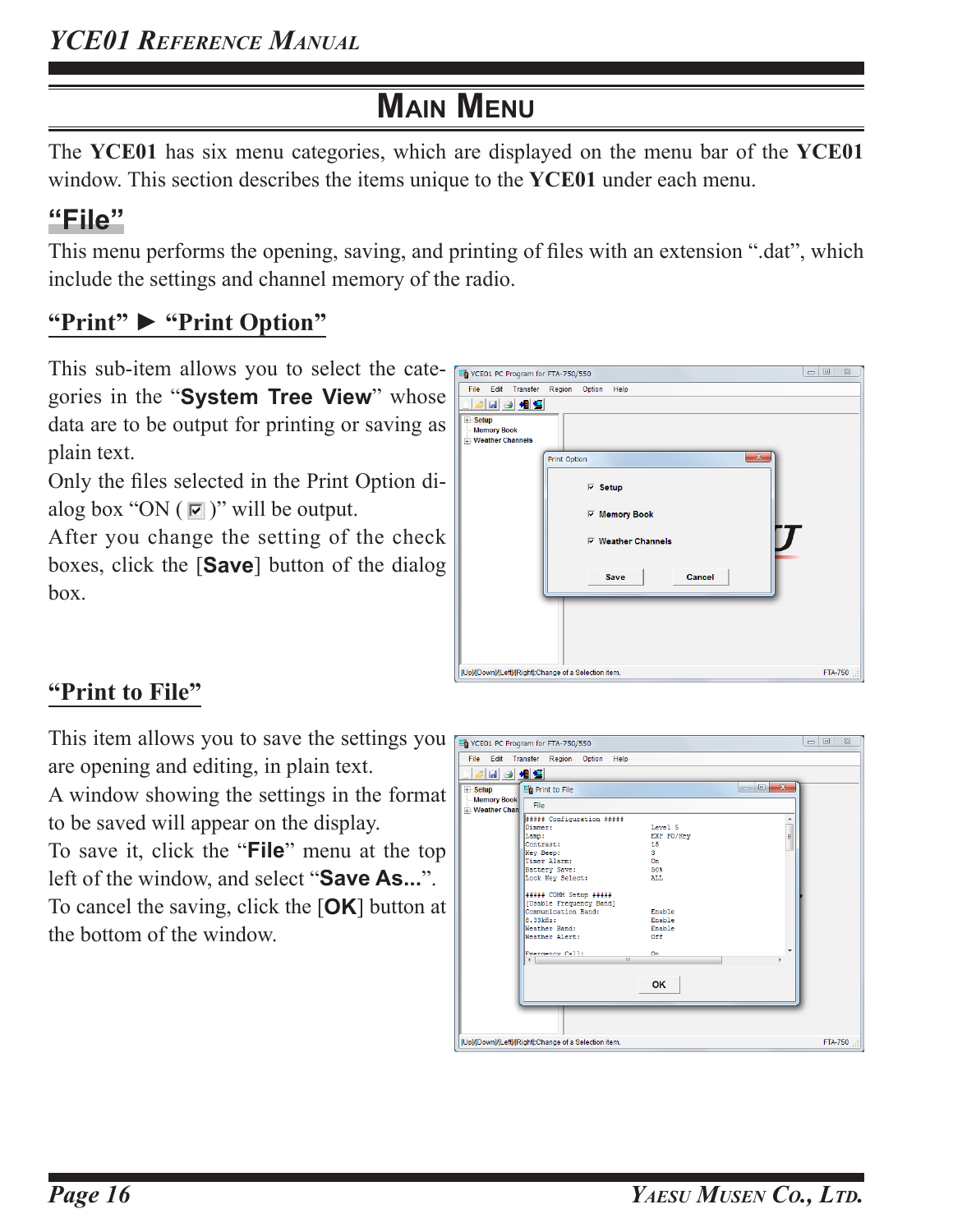# **"Edit"**

### **"Model"**

This item allows you to select the model of radio you are going to program the settings and channel memory (see Page 4).

# **"Transfer"**

This menu performs the downloading or uploading of information to/from a radio. To download/upload data to/from your radio, make a proper connection between the computer and your radio (see the next page) and turn on the radio before selecting the "**Transfer**" menu.

### **"Program to Radio"**

The "**Program to Radio**" item downloads **Final PC Program for FTA-750/550** the data from the computer to the radio.

Select the "**Program to Radio**" (or click the  $\mathbf{u}$  button) to open the pop-up window, then click the [**Start**] button to start downloading.



### **"Read from Radio"**

The "**Read from Radio**" item uploads the Expressive Program for FTA-750/550 stored data from the radio to the computer.

Select the "**Read from Radio**" (or click the button) to open the pop-up window, then click the [**Start**] button to start uploading.

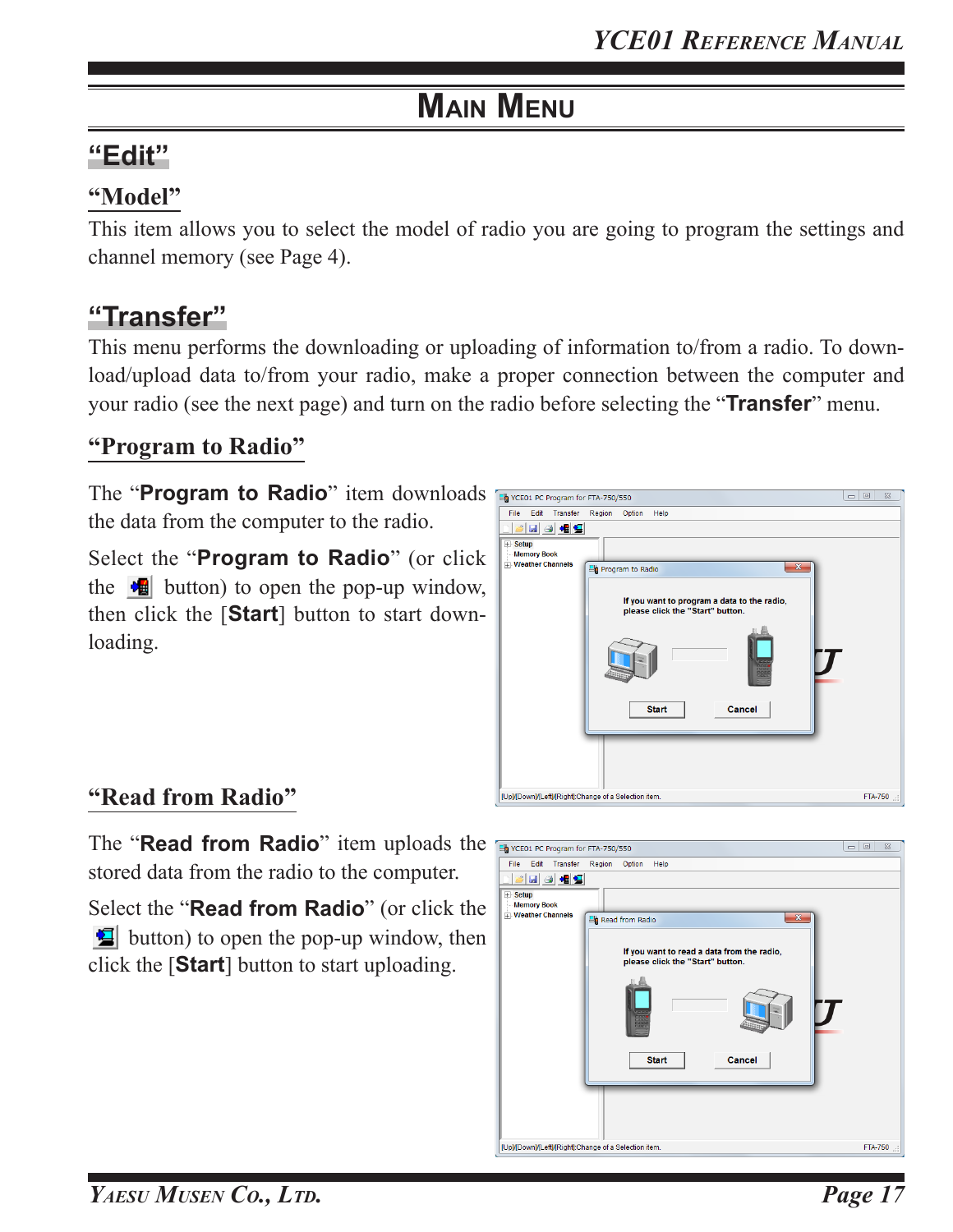### **Programming Setup**

- 1. Download the FTA-750/FTA-550 Device Driver from the YAESU website and decompress the files to your computer.
- 2. Turn the transceiver off.
- 3. Connect the computer to the transceivers **DATA** jack using the USB Cable (**T9101606**) supplied with the FTA-750/FTA-550, as shown below.
- 4. Press and hold the [**MENU**] key while turning the transceiver on, to enter the programming mode. The transceiver will beep and display the battery indicator only on the LCD.
- 5. Specify the FTA-750/FTA-550 Device Driver on your computer with the procedure in the next page.
- 6. Select the port from the list in the "**Port**" item under the "**Option**" menu of the **YCE01**.

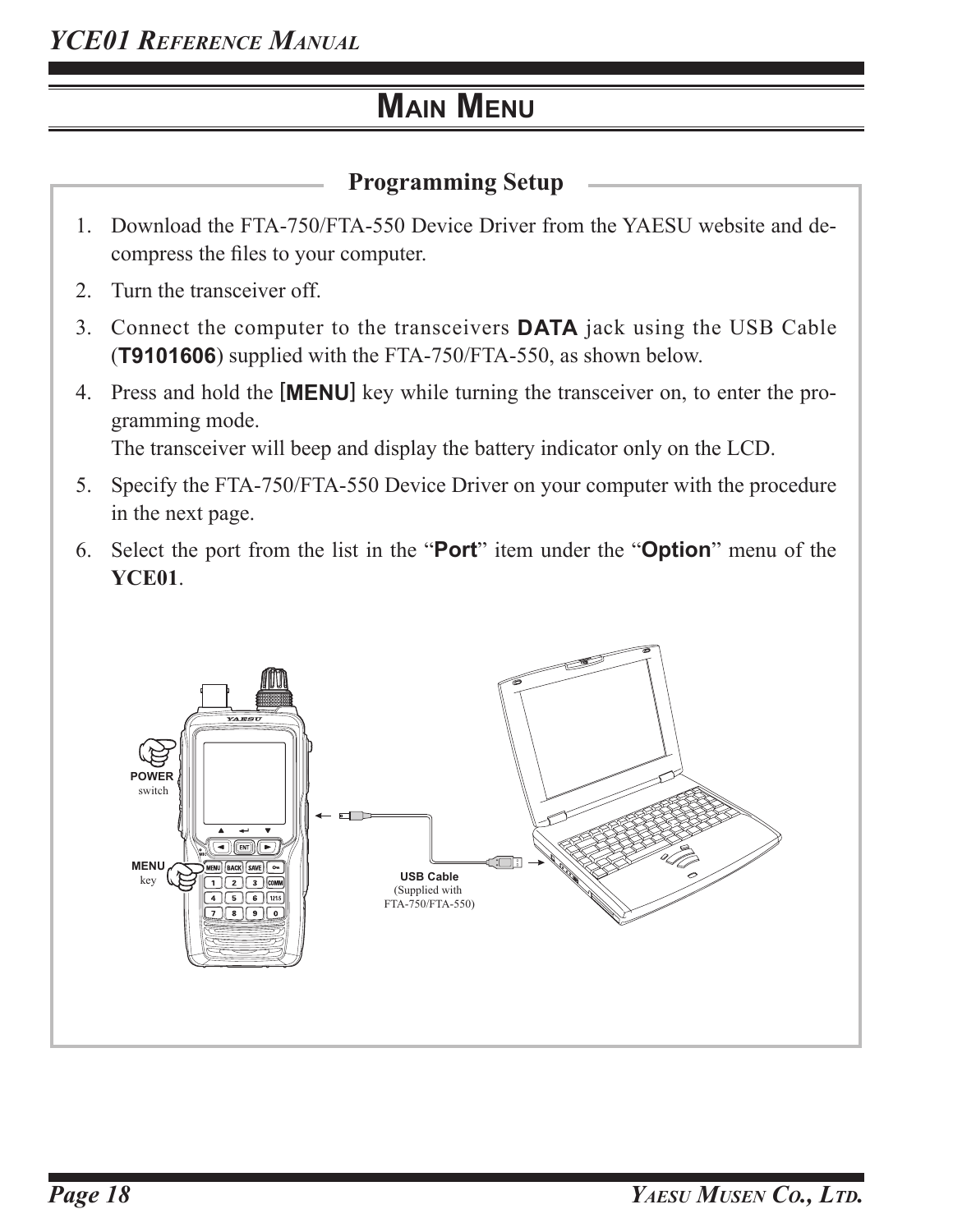

# **"Region"**

This menu allows you to initialize the settings of the programming data to those suitable for the specified region of the world (see Page 4).

# **"Option"**

This menu allows you to set up the program according to your computer's configuration.

### **"Port"**

This item selects the communication port used to connect the FTA-750/FTA-550.

If you connect multiple transceivers or other USB devices to your computer, all the active ports will be listed here. Select an appropriate port before resetting a transceiver, erasing or reading the GPS log data, or programming or reading the settings in a transceiver.